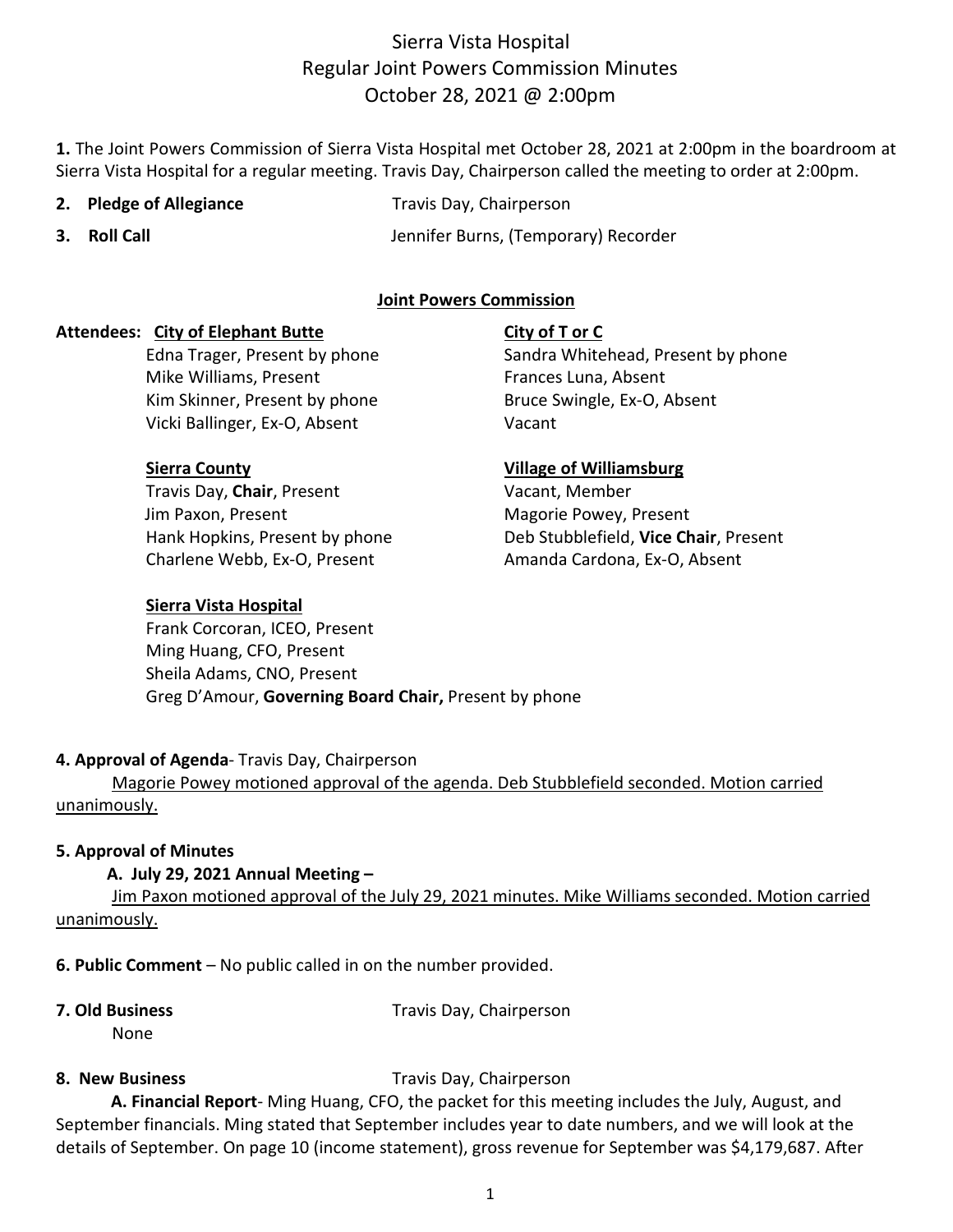subtracting all deductions, the total operating revenue is \$2,603,732. Total operating expenses were \$2,157,300. Salary expenses were the highest expense at \$904,957 which is about \$79,000 more than budget. Contract services is \$81,000 more than budget at \$546,796. Both salary expenses and contract expenses are over budget due to higher labor costs including our employees and agency staff. EBITDA is \$446,432 and the EBITDA margin is 17%; year to date it is 23%. Net income for September is \$15,939; year to date \$597,235.

Travis Day asked how long the increased cost for contract services is expected to continue. Frank Corcoran stated that the trend across the country is still up. Agency nursing rates are as high as \$250 per hour. Las Cruces is paying \$235 per hour while we are paying \$150 per hour. We are looking at several options including international nurses. There is a nursing shortage across the Nation. Edna Trager stated that in Farmington, the hospital there is offering \$20,000 sign on bonuses to nurses.

 On page 13, (balance sheet) we have \$11,323,187 in the bank. We have the tunnel remediation project underway which will cost \$1.1 million.

Magorie Powey motioned to accept the financial report. Deb Stubblefield seconded. Motion carried unanimously.

**B. CEO Report**- Frank Corcoran, ICEO, the tunnel connects the old building and the new building utilities. The tunnel is collapsing. The plan is to bring all of the services out of the tunnel and run them above ground on posts. Once the utilities are out we will close off the tunnel. This will take another month or more.

Chronic Care management is for patients who have comorbidities such as heart failure, diabetes, COPD, obesity, things that they deal with on a chronic level at home. Chronic Care management is a service we are looking at utilizing through a company called Chartscan. They provide education, medication management and follow up with the patients with a phone call in between their Provider visits. Medicare pays \$65.00 for a 20 minute follow up call. Chartscan will do the phone call, we would bill for the service and pay Chartscan their fee of \$27.00 per call. The goal is to keep chronic care patients healthier at home and avoid readmissions or admissions to the hospital. Our Providers are excited to bring this on. This is not a telemedicine visit and it does not replace home health.

We have applied for the second round of Provider Relief Funds. We do not know if we will receive funds, how much we might receive if we do nor what the conditions are. Some of the funds may be used to off-set the agency nursing costs.

We are tracking the number of patients we test everyday and the number of positives every day. In September, we tested 526 patients and 47 were positive for a positivity rate of 9%. So far in October, up to the  $22<sup>nd</sup>$ , we have tested 430 patients with 67 positives for a rate of 16%. We have definitely gone up and hospitalizations have increased, almost tripled from September. Discussion was held regarding treatment options available here. All employees are being tested every week. In September, we tested 272 employees, four were positive which is a 1.47% positivity rate. In October we have tested 492, two were positive making the rate .4%. Our kits for testing employees expire on November 21. We will have to purchase kits at \$280 per box and contains 38 tests. It will cost the hospital \$1,500 per week to test all employees each week.

Greg D'Amour stated that nationwide, 90% of positive cases are unvaccinated individuals. Boosters will most likely become part of the regime as the effectiveness of the vaccination starts to drop off after six months. Jim Paxon stated that the CDC shows that 74% of people infected in Massachusetts were fully vaccinated.

 Many of the hospital staff participated at the County Fair, Elephant Days and the 5K walk/run. We will do more of these community events as they happen. Thanks to the staff who participated.

Wind has prevented the roof replacement at the Community Health Foundation thrift store.

The MRI pad is done, and we will be able to use it after the 30-day cure.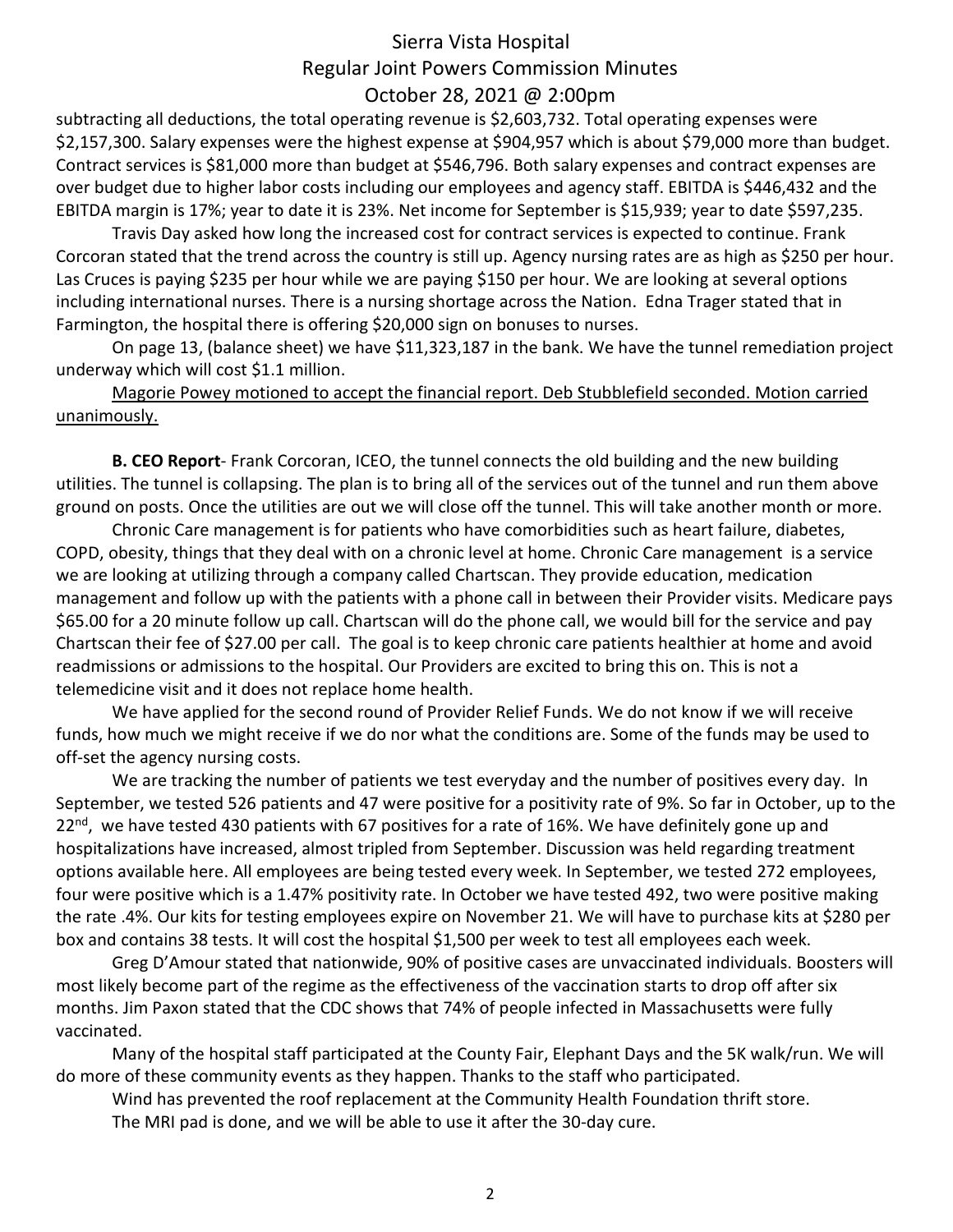We will have on site demonstrations from several EHR vendors in November. Our current system, Athena, will stop support of the software system on the hospital side but continue with the clinic side.

Our Laboratory had their survey last week and passed with flying colors. The surveyor commented that we are the most organized hospital she has ever been to. Big KUDOS to Evangeline Hernandez and her staff in the Lab.

## Magorie Powey motioned to accept the CEO report. Jim Paxon seconded. Motion carried unanimously.

 **C. Governing Board Report**- Greg D'Amour, Governing Board Chair, the Governing Board meeting was held on Tuesday, October 26. We received 17 applications for the CEO position. After vetting and review by QHR, there were three candidates that were acceptable applicants. Interviews with the three candidates were held on Wednesday, October 27. Three members of the JPC and three members of the Governing Board together interviewed each candidate. A recommendation will be presented to the full Governing Board in a special meeting on Wednesday, November 3. In the meantime, Frank Corcoran, ICEO, is going above and beyond and doing a heck of a job.

We are paying extra attention to our staff through these trying times. We did a two-month, 15% salary increase as hazard pay which we just extended through the end of December. HR will do a salary review to ensure that we are within appropriate ranges. Wal-Mart is starting employees at \$15.00 per hour which sounds good, but they do not have the benefits that we offer.

Scott Towle, QHR, has been with us since the start of the management agreement. He will be retiring within the next couple of months. While his focus was financial, our new leader from QHR will focus more on the quality, clinical aspect of the hospital. We want a culture of caring and healing and an engaged workforce. We have good staff, and we need to keep developing them.

We are working on our strategic plan and the behavioral health program keeping in mind the costs. We have to be able to afford to keep it going so that we can do it properly and provide quality services.

Deb Stubblefield motioned to approve the Governing Board report. Magorie Powey seconded. Motion carried unanimously.

Jim Paxon motioned to move to Executive Session. Mike William seconded. A roll call vote was held:

**9**. Executive Session – In accordance with Open Meetings Act, **NMSA 1978, Chapter 10, Article 15, Section 10-15-1 (H) 9 the JPC will vote to close the meeting to discuss the following items:**

# **10-15-1 (H) 9 - Public Hospital Board**

A. Strategic and Long-Range Business Plans

1. Behavioral Health Unit

| Roll call to close meeting: |  | Jennifer Burns       |   |                  |   |
|-----------------------------|--|----------------------|---|------------------|---|
| Edna Trager                 |  | Sandra Whitehead     |   | Deb Stubblefield | Y |
| Mike Williams Y             |  | Travis Day           | v | Kim Skinner      | Y |
| Jim Paxon                   |  | <b>Magorie Powey</b> | Y | Hank Hopkins     | Y |

**10. Re-Open Meeting** – As required by **Section 10-15-1 (J), NMSA 1978 matters discussed in executive session were limited only to those specified in the motion to close the meeting.**

**10-15-1 (H) 9 - Public Hospital Board** A. Strategic and Long-Range Business Plans